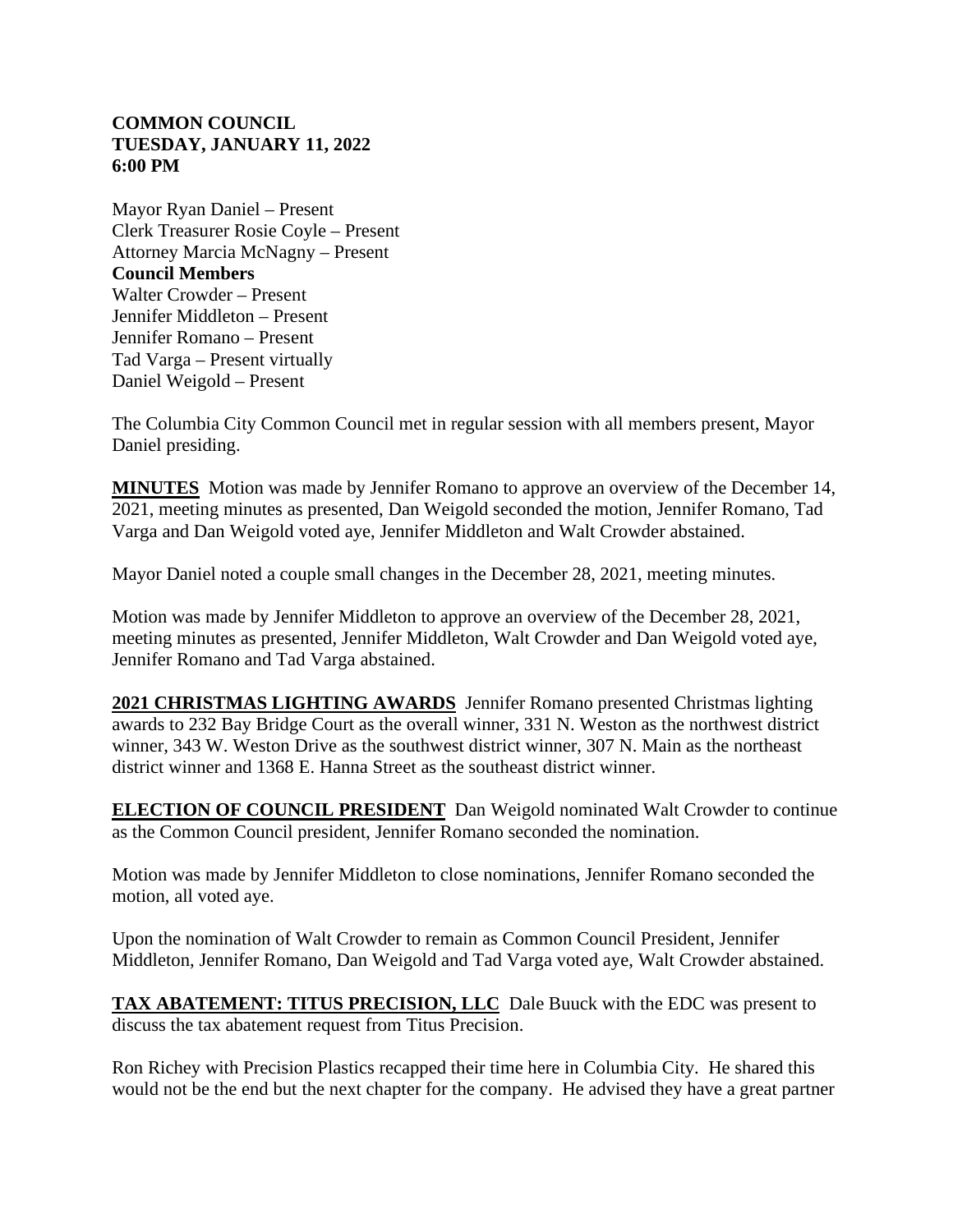in Titus and look forward to a long and successful history. He thanked the Board, City Council and Shawn Lickey for helping Precision get through this.

Matthew Hurley with Titus was present to talk about the history of his company, the partnership with Precision Plastics and their plans to expand the company.

Mayor Daniel felt this was a huge win and was very excited for both companies. He felt it shows that Columbia City is a community people want to be in as well as a place where businesses can grow. He shared it was great that we can compete but also that we can be a partner.

## **RESOLUTION 2022-2: DEDUCTION OF PERSONAL PROPERTY – TITUS**

**PRECISION, LLC** Motion was made by Jennifer Romano to read Resolution 2022-2 by title only, Jennifer Middleton seconded the motion, all voted aye. Clerk Treasurer Rosie Coyle read Resolution 2022-2 a resolution of the Columbia City Common Council approving the deduction of assessed valuation for personal property improvements.

Mayor Daniel confirmed this was for a 3-year abatement. Dale Buuck advised that was correct.

Motion was made by Walt Crowder to approve Resolution 2022-2 and grant a 3-year personal property abatement to Titus Precision, LLC, Dan Weigold seconded the motion, all voted aye.

**RESOLUTION 2022-1: ARP FUNDING** Mayor Daniel explained this would be to appropriate the remainder of the ARP funds received. He shared there should be another distribution in early spring or summer. He discussed proposed changes they would like to make and advised he would send out an email with a comprehensive breakdown.

Motion was made by Jennifer Middleton to read Resolution 2022-1 by title only, Jennifer Romano seconded the motion, Jennifer Romano, Jennifer Middleton, Dan Weigold and Walt Crowder voted aye, Tad Varga abstained. Clerk Treasurer Rosie Coyle read Resolution 2022-1 Additional Appropriation Resolution.

Motion was made by Dan Weigold to approve Resolution 2022-1 on first and final reading, Jennifer Middleton seconded the motion, Jennifer Romano, Jennifer Middleton, Dan Weigold and Walt Crowder voted aye, Tad Varga abstained.

**APPOINTMENT TO REDEVELOPMENT COMMISSION** Walt Crowder advised current members Tad Varga and Scott Gates have both said they would be more than willing to stay on.

Upon the call of the vote to reappoint Tad Varga and Scott Gates to the Redevelopment Commission, all voted aye.

**DEPARTMENT REPORTS Tom LaRue** – ordered generator, first training in new training facility. **Kelly Cearbaugh** – training on jet machine, taking care of snow and ice as it comes along. **Mike Shoda** – Vac truck in, main break on Hill Dr. **Terry Wherry** – update on free Wi-Fi project, continue with Duo Mobile installations for secondary authentications. **Shawn Lickey** – working on establishing a large industrial rate, update on the north Main Street lighting project,